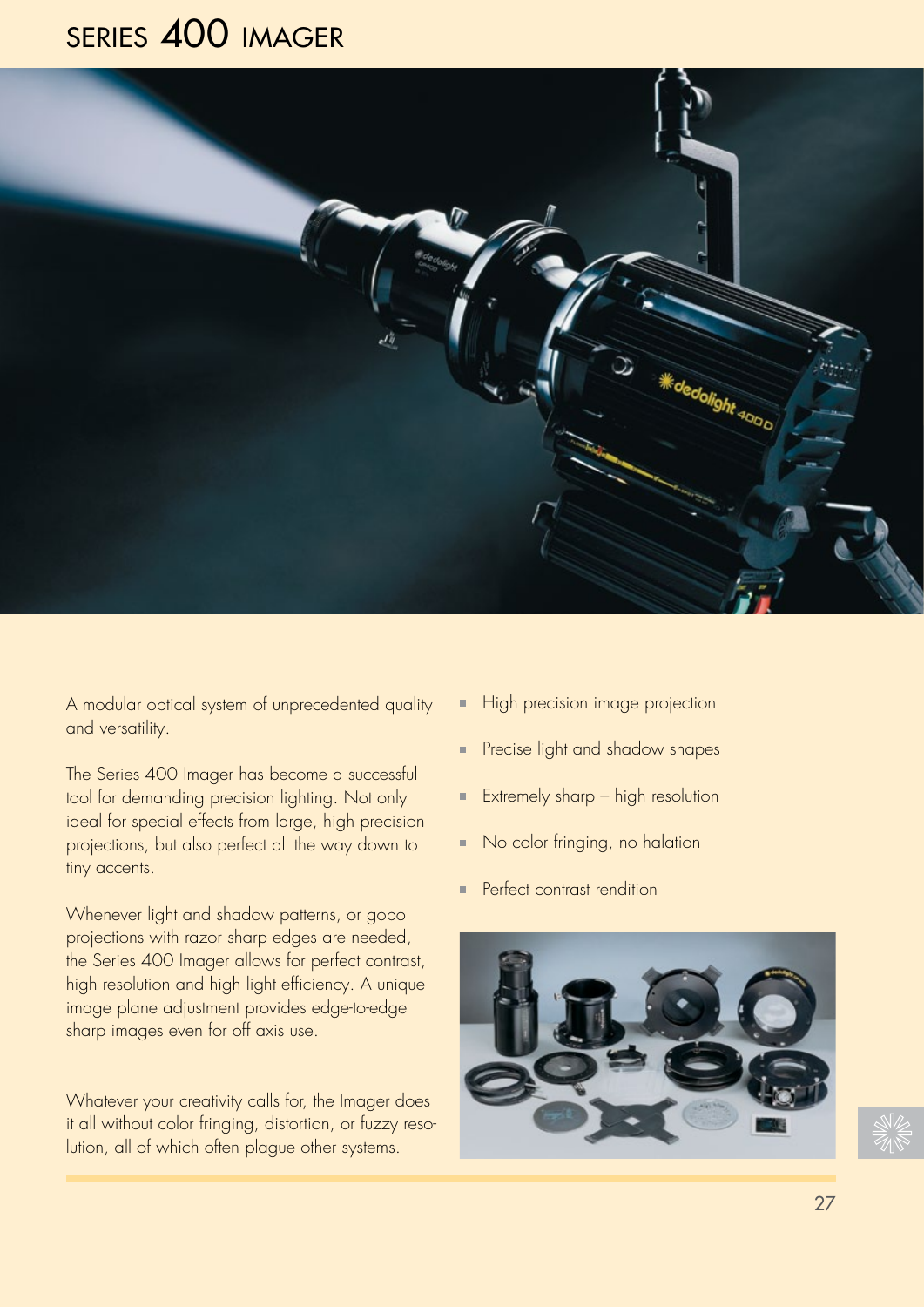# series 400 imager



## The Imager 400

The DP400 projection attachment is a modular system enabling quick change and versatility. Two basic configurations are available, and due to the sophisticated modular system, additional components may be easily added according to the users application.

DP400KU Imager set with universal receptacle. Set consisting of:

- $\blacksquare$  DP400CON
- DP400LH
- DP400-185 **DP400U**
- 

DP400KFS Imager set with framing shutter assembly. As described above, but with DP400FS, framing shutter module with four non - re - movable, built-in framing shutter leaves in place of the DP400U, universal receptacle.

## Set Components

#### DP400CON Condenser

For DP400 lenses 100 -230mm focal length. The standard back part of the projection attachment includes a two lens condenser system, one of which is an aspherical lens. An image plane adjustment control is provided so that projections from an off - angle position may be focus corrected. A safety cable attachment point is also provided.

Weight: 704g (1.5lbs)

#### DP400CON-WA

Wide angle condenser required for DP400, 70 and 100 mm focal length lenses. Weight: 2150g (4.7oz.)

DP400U Universal receptacle Weight: 350g (12.4oz.)

Accepts the following optional accessories:

- DP400GGH Glass gobo holder
- DP400GH Steel gobo holder DP400LFS
- Loose shutter leaves (set of four)
- DP400IR Iris (18 leaves)